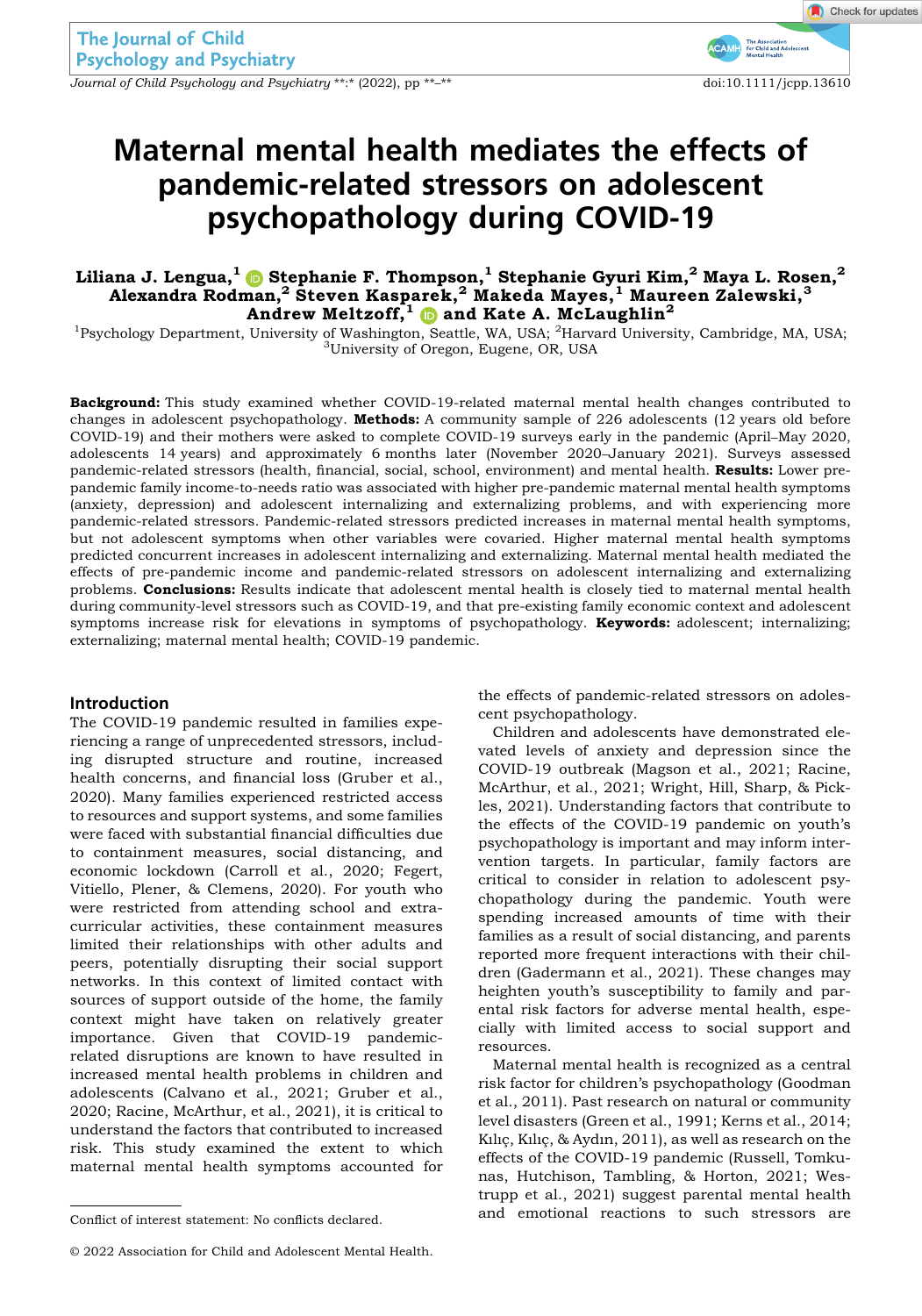significant predictors of children's adjustment response. If a parent reports more distress as a sequela to a disaster, the child is also likely to report more distress than parent–child dyads experiencing the same disaster who report lower levels of distress (Norris et al., 2002). These relations are observed even when children are less exposed to the disaster than their parents, highlighting the influence of caregiver mental health (Juth, Silver, Seyle, Widyatmoko, & Tan, 2015). In addition, research suggests that parental stress may mediate the relations of disaster experiences on children's distress (Proctor et al., 2007) and predict the persistence of children's emotional and behavioral problems after exposure to a disaster (Swenson et al., 1996).

With regard to the COVID-19 pandemic, there is consistent evidence of elevated mental health problems among parents (e.g., Cameron et al., 2020; Racine, Eirich, et al., 2021), and that worsening parental mental health from prior to the pandemic to several months into it was shown to co-occur with worsening behavioral health in children (Patrick et al., 2020), highlighting the importance of examining concurrent and prospective relations of symptoms across parents and children. For example, changes in maternal mental health during the pandemic predicted changes in young children's adjustment (Thompson et al., 2022). Further, financial deprivation and prior mental health problems in both parents and children, along with pandemicrelated stressors, were associated with poorer parent and child functioning during the pandemic (Bryson et al., 2021; Westrupp et al., 2021). This study uniquely adds to this literature by examining not only the changes in both maternal and youth mental health from pre-pandemic to early in the pandemic, but also across several months of the pandemic.

The COVID-19 pandemic has had universal but not equivalent impacts across individuals and families (Calvano et al., 2021; Rosenfeld et al., 2021). It is clear that socioeconomic disadvantage increases the likelihood of mental health symptoms in general (Adler & Ostrove, 1999), during community level disasters (Purtle, 2012), and in particular, during the COVID-19 pandemic (Fancourt, Steptoe, & Bu, 2021; Purtle, 2020). Factors such as household density, potential work exposure to the virus, job loss, as well as a family member's infection, all of which are more prevalent among lower income families, correlated with symptoms of anxiety and depression during the COVID-19 lockdown (Pakenham et al., 2020). Similarly, a cumulative risk index capturing parental job loss, income loss, increased caregiver burden, and household illness predicted parental mental health early in pandemic (Gassman-Pines, Ananat, & Fitz-Henley, 2020). These contexts may therefore account for increases in mental health symptoms during the pandemic. In one study examining maternal mental health in general, the context of risk, rather than maternal mental health, was

shown to account for youth symptoms (Pelham et al., 2020). Taken together, these literatures highlight the need to consider contextual factors as potential cascading predictors of mental health in a disaster.

This study tested whether pandemic-related changes in maternal mental health partially accounted for changes in psychopathology in adolescents. Based on prior evidence that economic disadvantage is related to more stressors during a disaster and during the COVID-19 pandemic in particular, we expected that pandemic-related stressors would be higher among families with lower income before the pandemic and would account for increases in maternal and adolescent mental health symptoms early in the pandemic from pre-pandemic levels, over and above the effects of pre-pandemic family income. Given prior evidence of the impact of maternal mental health on youth response to disasters and COVID-19, we hypothesized that increases in maternal mental health symptoms would predict concurrent and prospective levels of adolescent internalizing and externalizing problems, above the effects of pandemic-related stressors. Further, we hypothesized that maternal mental health would mediate the effects of both pre-pandemic income and pandemic-related stressors on adolescent psychopathology. Accounting for the pre-pandemic family income-to-needs ratio, maternal mental health and adolescent psychopathology, the study examined the effects of (a) pandemic-related stressors on increases in maternal mental health symptoms and adolescent psychopathology, (b) changes in maternal mental health on changes in adolescent psychopathology during the pandemic, and (c) whether maternal mental health mediated the effects of prepandemic income and pandemic-related stressors on adolescent psychopathology.

# Methods

#### **Participants**

Participants in this study  $(N = 226)$  were a subset of a larger community-based sample of 306 children and their mothers who were assessed at multiple time points across childhood. The subset of 226 participants participated in an age-12 assessment, capturing adjustment before the pandemic. Participants from the parent study were excluded from age-12 assessments based on the following criteria: moved out-ofarea, IQ < 80, active substance dependence, psychosis, or the presence of pervasive developmental disorder.

All subjects who participated in the age-12 assessment were invited to complete COVID-19 surveys. Of those, 143 adolescents (63%, 62 females, mean age = 14.33,  $SD = .48$ ) and a caregiver completed online questionnaires between April and May of 2020, early in the COVID-19 pandemic (spring 2020), and 152 youth (67%, 72 female, mean age 14.87, SD = .49), and a caregiver completed questionnaires online between November 2020 and January 2021 (winter 2020–21). Some participants completing the second survey had not completed the first one, and vice versa, resulting in a total of 161 survey respondents across the two surveys. Of those participants, 105 (65%) identified as White, 19 (12%) as Black, 17 (11%) as

© 2022 Association for Child and Adolescent Mental Health.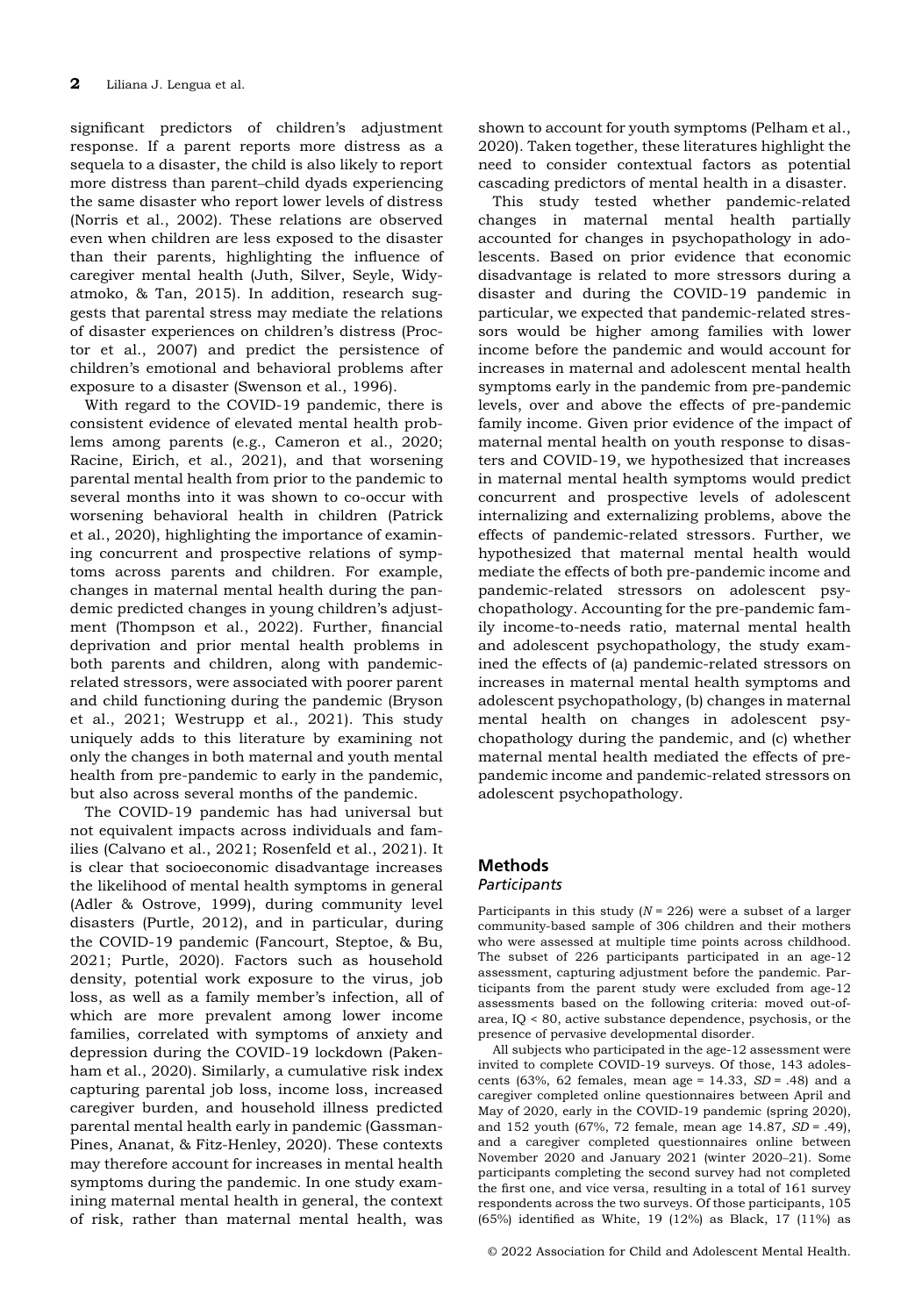Latinx, 14 (9%) as Asian, and 6 (4%) as another race or ethnicity.

## Missingness analyses

Participants completing both the spring 2020 and winter 2020–21 surveys were compared with those who did not complete either of the surveys. Variables were compared across participants missing and not missing COVID-19 survey data using t-tests of mean differences between the group with complete data and that with missing data (Tabachnick & Fidell, 2013). Families who did not complete the COVID-19 surveys did not differ significantly from the families who completed the survey on age-12 income-to-needs, maternal mental health or on child internalizing or externalizing problems, indicating that it was unlikely that missing data introduced bias in the model estimates, and missing data would likely have minimal impact on parameter estimates (Collins et al., 2001; Dong & Peng, 2013). Full-information maximum likelihood estimation (FIMLE) was considered appropriate under these conditions and consistently produces less biased parameter estimates and greater statistical power (e.g., Enders & Bandalos, 2001).

#### Procedures

When youth were 12 years old, families were assessed in offices on the university campus. All procedures for this assessment were approved by the University of Washington Human Subjects Institutional Review Board, and all procedures performed were in accordance with the ethical standards of the institutional committee. Both active, informed parental consent and child assent were obtained from all participants prior to data collection. Parents and children completed questionnaire measures, and families were compensated \$75 for participating. During the pandemic, pandemic-related stressors, maternal and adolescent mental health were assessed in two online surveys administered to families in spring 2020, and approximately 6 months later in winter 2020–21. COVID-19 survey procedures were approved by the Institutional Review Board at Harvard University where the surveys were conducted. For the COVID-19 survey, legal guardians provided informed consent and children provided assent via electronic signature obtained using Qualtrics (Provo, UT). Parents and adolescents were provided separate RedCap survey links. If youth had trouble completing the surveys on their own, an experimenter called, read the questions aloud to the adolescent, and recorded their responses.

#### Measures

Income-to-needs. At the age-12 assessment, mothers reported on household income from all sources on a 14-point scale (e.g.,  $1 = $14,570$  or less,  $2 = $14,571 - $18,310$ ,  $3 = $18,311-22,050$ .). The income-to-needs ratio was calculated by dividing the family's income by the federal poverty threshold for a family of that size in 2017, with values less than one indicating income below the poverty line. The median and mean income in this sample was \$75–100K, with an average income-to-needs ratio of  $3.587$  (SD = 1.808, range = 0.143– 7.603).

Maternal mental health. Symptoms of generalized anxiety were measured with the 7-item Generalized Anxiety Disorder-7 (GAD-7) scale, which assesses anxiety symptoms occurring in the last 2 weeks. Items are scored on a Likert scale (0–3). The GAD-7 has good reliability and validity (Spitzer, Kroenke, Williams, & Löwe, 2006) and demonstrated good internal consistency at all time-points in this study  $(\alpha = .86-.90)$ . Depression symptoms were measured with the

© 2022 Association for Child and Adolescent Mental Health.

9-item Patient Health Questionnaire-9 (PHQ-9), which assesses depression symptoms occurring in the last 2 weeks using a Likert scale (0–3). The PHQ-9 has good reliability and validity (Kroenke, Spitzer, & Williams, 2001) and good internal consistency at all time-points in this study ( $\alpha$  = .84–.88). These measures were correlated .51, .76, and .74 at each time point and were averaged into a single measure of maternal mental health symptoms.

Adolescent internalizing and externalizing problems. Internalizing and externalizing problems prior to the pandemic were assessed using youth report on the Youth Self-Report (YSR; Achenbach & Rescorla, 2001). In the COVID-19 assessments, adolescents completed the 25-item Strengths and Difficulties Questionnaire (SDQ; Goodman, 2001), selected to reduce participant burden, as it has substantially fewer items than the YSR. The SDQ has good reliability and validity (Dickey & Blumberg, 2004; Goodman, Lamping, & Ploubidis, 2010) and correlates strongly with the CBCL/YSR (Goodman & Scott, 1999).

Pandemic-related stressors. Adolescents and caregivers reported on questions assessing health, financial, social, school, and physical environment stressors that occurred within the month prior to the first COVID-19 assessment (Weissman et al., 2021). Seven of the stressors were related to the health of participants or close others (e.g., contracting COVID-19); four were related to financial impacts of COVID-19 (e.g., parent lost a job); four were related to disruptions to social life; and three related to household noise and crowding. Scores were the count of risk factors endorsed. Adolescent and parent reports were correlated  $r = .588$  and were averaged to capture both perspectives (see Table S1).

#### Analytic plan

A path model was estimated using FIMLE in Mplus to test whether pandemic-related stressors predicted changes in maternal and adolescent mental health from before the pandemic to early in the pandemic, and whether changes in maternal mental health early in the pandemic predicted adolescent internalizing and externalizing problems and mediated the effects of pandemic-related stressors on adolescent psychopathology (see Figure 1). The model was specified such that: (a) maternal mental health and adolescent internalizing and externalizing problems when youth were aged 12 were regressed on age-12 family income-to-needs ratio, to account for the families' pre-existing context of economic risk; (b) maternal mental health and adolescent internalizing and externalizing problems assessed in spring 2020 of the pandemic were regressed on age-12 mental health measures and pandemic-related stressors, testing the extent to which pandemic-related stressors predicted changes in maternal and adolescent mental health from pre-pandemic to its start; and (c) adolescent psychopathology assessed in winter 2020– 21 of the pandemic was regressed on spring 2020 and winter 2020–21 maternal mental health and spring 2020 adolescent psychopathology to test whether changes in maternal mental health during the pandemic predicted changes in youth psychopathology during the pandemic. Adolescent sex was covaried in all analyses. Tests of indirect effects were used to evaluate whether maternal mental health mediated the effects of pandemic-related stressors on adolescent psychopathology.

# Results

Descriptive statistics for all study measures are reported in Table 1. The originally specified path model demonstrated adequate fit to the data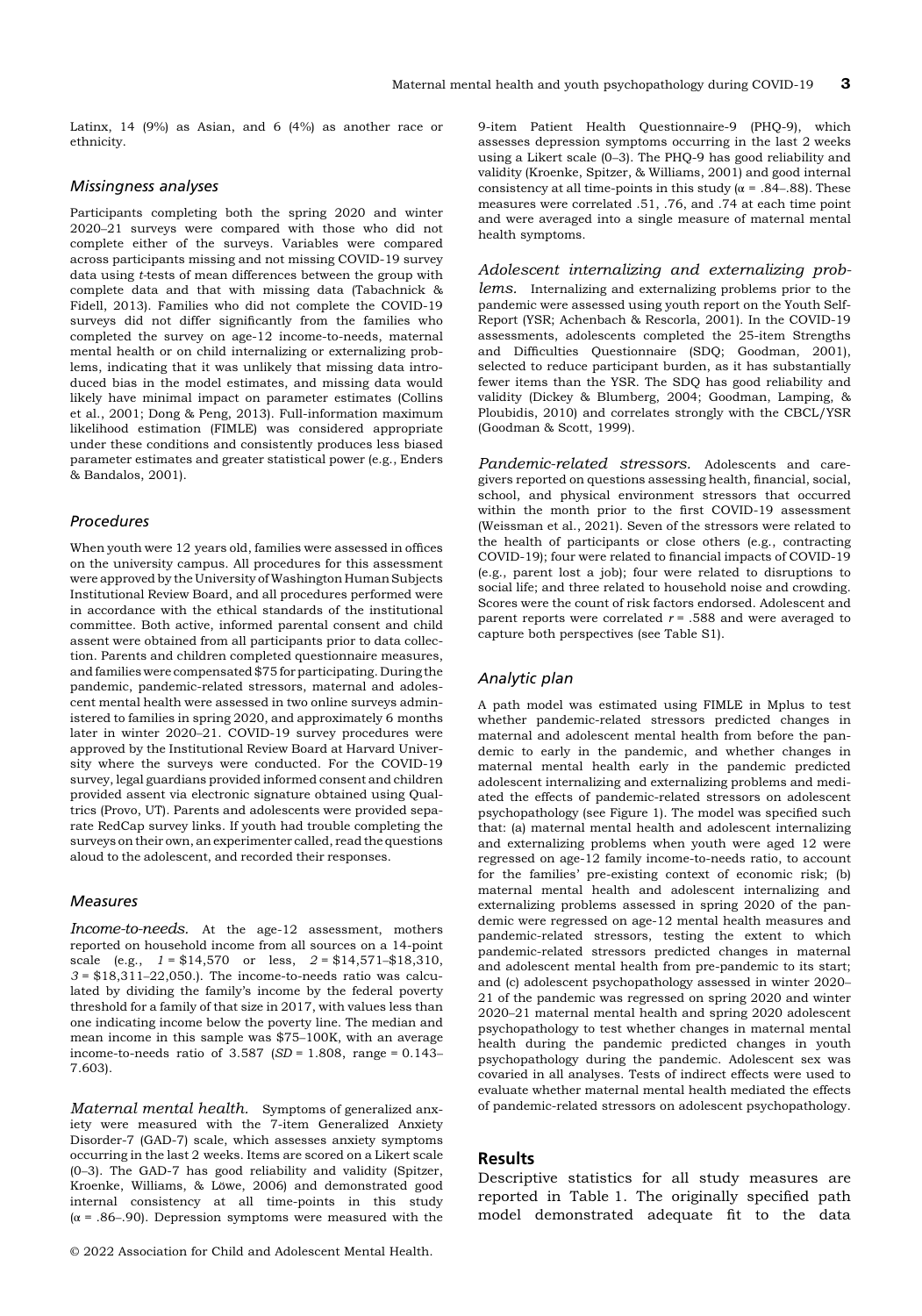

Figure 1 Conceptual model testing changes in parent and child mental health from before the COVID-19 pandemic to its start, and across 6 months of the pandemic

 $\chi^2(27) = 40.161$ ,  $p = .0495$ , CFI = 0.977, RMSEA = .047, RMSEA 90% CI = .002–.075, SRMR = .054, average residual correlation  $|r| = .160$ ). All estimated path coefficients are reported in Table 2.

A lower pre-pandemic income-to-needs ratio predicted higher pre-pandemic maternal mental health symptoms and higher adolescent internalizing and externalizing.

Lower income-to-needs predicted more spring-2020 pandemic-related stressors, and in turn, pandemic-related stressors were associated with higher concurrent maternal mental health symptoms, but not adolescent internalizing or externalizing when the other variables in the model were covaried. Pandemic-related stressors were related to rank order increases in maternal mental health symptoms from spring 2020 to winter 2020–21.

Maternal mental health in spring 2020 was strongly related to concurrent adolescent internalizing and externalizing problems above the effects of pre-pandemic income-to-needs, internalizing and externalizing problems, and above pandemicrelated stressors, indicating that it was predicting rank order increases from pre-pandemic levels of psychopathology. There was a significant concurrent association of winter 2020–21 maternal mental health symptoms with adolescent internalizing, controlling for spring 2020 maternal mental health,

indicating that rank order increases in maternal mental health symptoms were associated with increases in adolescent psychopathology.

Given the substantial proportion of missing COVID-19-survey data, sensitivity analyses were conducted to compare the FIMLE results with analyses conducted using listwise deletion (see Table S2). The magnitudes of associations were essentially unchanged, although three associations became nonsignificant (i.e., age-12 maternal mental health predicting spring 2020 maternal mental health, and spring 2020 maternal mental health predicting winter 2020-21 adolescent internalizing and externalizing), likely as a result of the lower sample size, considering that the differences in magnitudes of the effects were very small (.025–.034).

Tests of indirect effects were used to assess whether maternal mental health mediated the effects of prepandemic income-to-needs and pandemic-related stressors on adolescent psychopathology. There were significant indirect effects of age-12 income-to-needs on winter 2020–21 youth internalizing and externalizing through pandemic-related stressors, spring 2020 maternal mental health, and spring 2020 adolescent internalizing (β = -.027, *SE* = .011, *p* = .013) and externalizing (β = -.029 SE = .012,  $p = .013$ ). The portion of this indirect effect reflecting the effects of pandemic-related stressors on winter 2020–21

Table 1 Descriptive statistics for study measures

|                            | Pre-COVID-19 |       |              |       | Spring 2020 COVID-19 |                  |       |       | Winter 2020-21 COVID-19 |
|----------------------------|--------------|-------|--------------|-------|----------------------|------------------|-------|-------|-------------------------|
|                            | М            | SD    | Min-Max      | M     | SD                   | Min-Max          | M     | SD    | Min-Max                 |
| Age 12 Income-to-Needs     | 3.587        | 1.808 | 0.143-7.602  |       |                      |                  |       |       |                         |
| Pandemic-Related Stressors | 2.391        | 1.537 | $0 - 7$      |       |                      |                  |       |       |                         |
| Mother Mental Health       | 3.278        | 2.562 | $0 - 15.670$ | 5.198 | 4.125                | 0.000-16.000     | 7.418 | 4.820 | $0.000 - 21.000$        |
| YSR Internalizing          | 10.867       | 7.662 | $0 - 41$     |       |                      |                  |       |       |                         |
| YRS Externalizing          | 7.615        | 5.226 | $0 - 30$     |       |                      |                  |       |       |                         |
| SDO Internalizing          |              |       |              | 4.210 | 3.367                | $0.000 - 16.000$ | 5.414 | 3.971 | $0.000 - 17.000$        |
| SDO Externalizing          |              |       |              | 5.500 | 3.287                | $0.000 - 16.000$ | 5.861 | 3.671 | $0.000 - 14.000$        |

The Youth Self Report was used as the pre-pandemic measure of adolescent internalizing and externalizing; the Strengths and Difficulties Questionnaire was used in the pandemic surveys.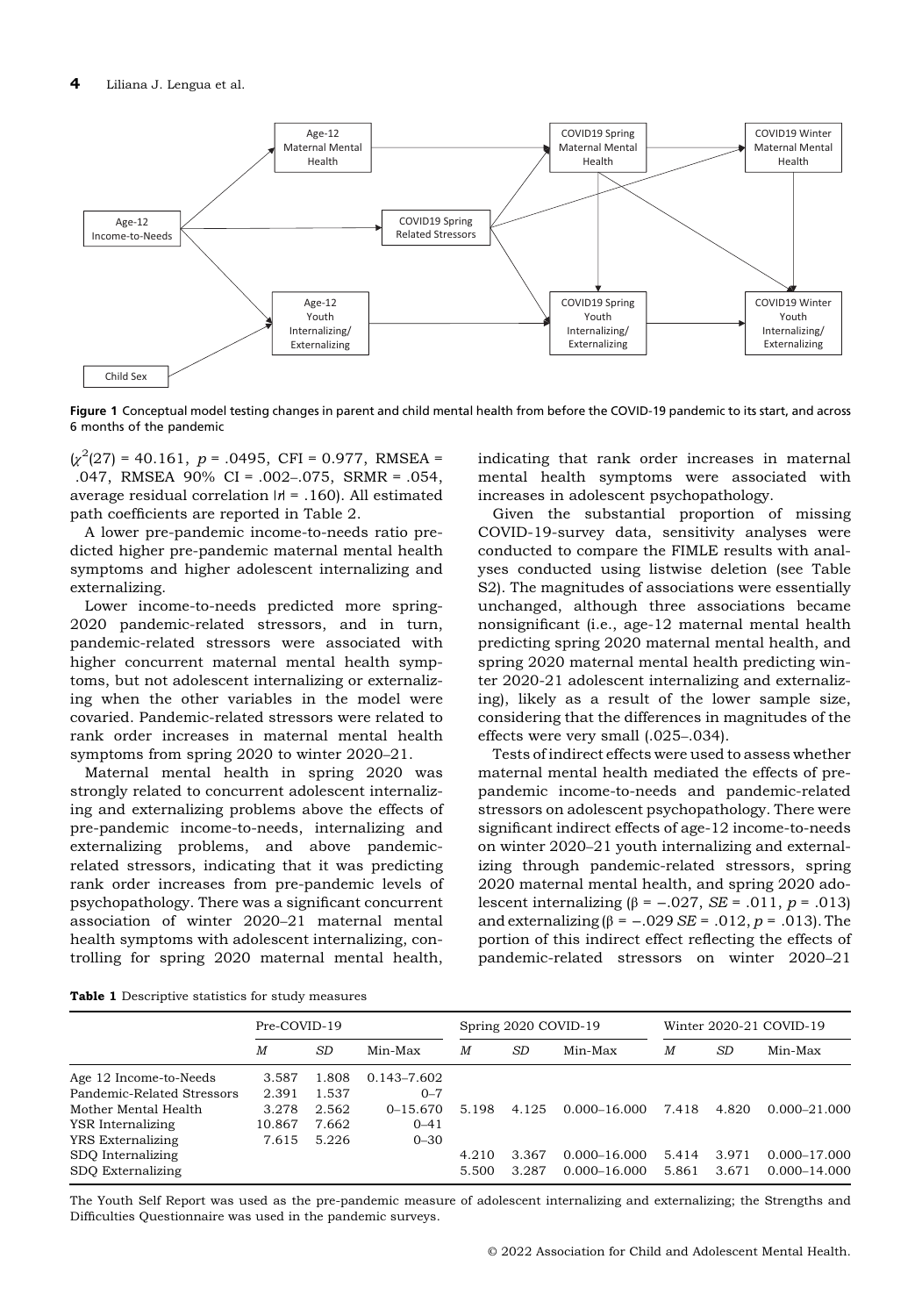| .048(.104)<br>$.167*(.074)$<br>509*** (.076)<br>(074)(073)<br>$(620)$ 680 $-$<br>$\overline{1}$<br>Internal<br>Child<br>$.212*(.106)$<br>(280, 1030, 0.00, 0.00)<br>$.228*(.093)$<br>Mother<br>Mental<br>Health<br>$.612***$ $(.058)$ $.708***$ $(.058)$<br>054 (.067)<br>$.231**(.067)$<br>.062(.065)<br>$.161**$ (.061)<br>External<br>$\begin{array}{c} \rule{0pt}{2ex} \rule{0pt}{2ex} \rule{0pt}{2ex} \rule{0pt}{2ex} \rule{0pt}{2ex} \rule{0pt}{2ex} \rule{0pt}{2ex} \rule{0pt}{2ex} \rule{0pt}{2ex} \rule{0pt}{2ex} \rule{0pt}{2ex} \rule{0pt}{2ex} \rule{0pt}{2ex} \rule{0pt}{2ex} \rule{0pt}{2ex} \rule{0pt}{2ex} \rule{0pt}{2ex} \rule{0pt}{2ex} \rule{0pt}{2ex} \rule{0pt}{2ex} \rule{0pt}{2ex} \rule{0pt}{2ex} \rule{0pt}{2ex} \rule{0pt}{$<br>Ī<br>Child<br>(690) 660<br>$-0.085$ $(.064)$<br>$-029$ $(.062)$<br>$(820)$ ** [91.<br>$\begin{array}{c} \rule{0pt}{2.5ex} \rule{0pt}{2.5ex} \rule{0pt}{2.5ex} \rule{0pt}{2.5ex} \rule{0pt}{2.5ex} \rule{0pt}{2.5ex} \rule{0pt}{2.5ex} \rule{0pt}{2.5ex} \rule{0pt}{2.5ex} \rule{0pt}{2.5ex} \rule{0pt}{2.5ex} \rule{0pt}{2.5ex} \rule{0pt}{2.5ex} \rule{0pt}{2.5ex} \rule{0pt}{2.5ex} \rule{0pt}{2.5ex} \rule{0pt}{2.5ex} \rule{0pt}{2.5ex} \rule{0pt}{2.5ex} \rule{0$<br>$\overline{\phantom{a}}$<br>Internal<br>Mother Mental Child<br>$-427***$ (.064)<br>$-.027$ $(.075)$<br>$.175*(.074)$<br>$.276***$ (.073)<br>Ï<br>Health<br>$-.313***(.071)$<br>Pandemic<br>Stressors<br>Related<br>$.203** (.063)$<br>-.163* (.064)<br>External<br>Child<br>.065(.066)<br>$-.147*(.065)$<br>Internal<br>Mother Mental Child<br>$.137*(.064)$<br>$-.242***(.063)$<br>Health<br>COVID-19 Winter 2020-21<br>COVID-19 Spring 2020<br>Spring 2020 Mother<br>Spring 2020 Child<br>Spring 2020 Child<br>Age 12 Income-to-<br>Pandemic Related<br>Mother Mental<br>Winter 2020-21<br>Mental Health<br>Mental Health<br>Age 12 Mother<br>Externalizing<br>Externalizing<br>Internalizing<br>Internalizing<br>Age 12 Child<br>Age 12 Child<br>Pre-COVID-19<br>Stressors<br>Child Sex<br>Health<br>Needs | Pre-COVID-19 |  | Spring 2020 COVID-19 |  | Winter 2020-21 COVID-19 |                                 |
|----------------------------------------------------------------------------------------------------------------------------------------------------------------------------------------------------------------------------------------------------------------------------------------------------------------------------------------------------------------------------------------------------------------------------------------------------------------------------------------------------------------------------------------------------------------------------------------------------------------------------------------------------------------------------------------------------------------------------------------------------------------------------------------------------------------------------------------------------------------------------------------------------------------------------------------------------------------------------------------------------------------------------------------------------------------------------------------------------------------------------------------------------------------------------------------------------------------------------------------------------------------------------------------------------------------------------------------------------------------------------------------------------------------------------------------------------------------------------------------------------------------------------------------------------------------------------------------------------------------------------------------------------------------------------------------------------------------------------------------------------------------------------------------------------------------------------------------------------------------------------------------------------------------------------------------------------------------------------------------------------------------------------------------------------|--------------|--|----------------------|--|-------------------------|---------------------------------|
|                                                                                                                                                                                                                                                                                                                                                                                                                                                                                                                                                                                                                                                                                                                                                                                                                                                                                                                                                                                                                                                                                                                                                                                                                                                                                                                                                                                                                                                                                                                                                                                                                                                                                                                                                                                                                                                                                                                                                                                                                                                    |              |  |                      |  |                         | External<br>Child               |
|                                                                                                                                                                                                                                                                                                                                                                                                                                                                                                                                                                                                                                                                                                                                                                                                                                                                                                                                                                                                                                                                                                                                                                                                                                                                                                                                                                                                                                                                                                                                                                                                                                                                                                                                                                                                                                                                                                                                                                                                                                                    |              |  |                      |  |                         |                                 |
|                                                                                                                                                                                                                                                                                                                                                                                                                                                                                                                                                                                                                                                                                                                                                                                                                                                                                                                                                                                                                                                                                                                                                                                                                                                                                                                                                                                                                                                                                                                                                                                                                                                                                                                                                                                                                                                                                                                                                                                                                                                    |              |  |                      |  |                         | $-0.020$ $(0.074)$<br>086) 700. |
|                                                                                                                                                                                                                                                                                                                                                                                                                                                                                                                                                                                                                                                                                                                                                                                                                                                                                                                                                                                                                                                                                                                                                                                                                                                                                                                                                                                                                                                                                                                                                                                                                                                                                                                                                                                                                                                                                                                                                                                                                                                    |              |  |                      |  |                         |                                 |
|                                                                                                                                                                                                                                                                                                                                                                                                                                                                                                                                                                                                                                                                                                                                                                                                                                                                                                                                                                                                                                                                                                                                                                                                                                                                                                                                                                                                                                                                                                                                                                                                                                                                                                                                                                                                                                                                                                                                                                                                                                                    |              |  |                      |  |                         |                                 |
|                                                                                                                                                                                                                                                                                                                                                                                                                                                                                                                                                                                                                                                                                                                                                                                                                                                                                                                                                                                                                                                                                                                                                                                                                                                                                                                                                                                                                                                                                                                                                                                                                                                                                                                                                                                                                                                                                                                                                                                                                                                    |              |  |                      |  |                         |                                 |
|                                                                                                                                                                                                                                                                                                                                                                                                                                                                                                                                                                                                                                                                                                                                                                                                                                                                                                                                                                                                                                                                                                                                                                                                                                                                                                                                                                                                                                                                                                                                                                                                                                                                                                                                                                                                                                                                                                                                                                                                                                                    |              |  |                      |  |                         |                                 |
|                                                                                                                                                                                                                                                                                                                                                                                                                                                                                                                                                                                                                                                                                                                                                                                                                                                                                                                                                                                                                                                                                                                                                                                                                                                                                                                                                                                                                                                                                                                                                                                                                                                                                                                                                                                                                                                                                                                                                                                                                                                    |              |  |                      |  |                         |                                 |
|                                                                                                                                                                                                                                                                                                                                                                                                                                                                                                                                                                                                                                                                                                                                                                                                                                                                                                                                                                                                                                                                                                                                                                                                                                                                                                                                                                                                                                                                                                                                                                                                                                                                                                                                                                                                                                                                                                                                                                                                                                                    |              |  |                      |  |                         |                                 |
|                                                                                                                                                                                                                                                                                                                                                                                                                                                                                                                                                                                                                                                                                                                                                                                                                                                                                                                                                                                                                                                                                                                                                                                                                                                                                                                                                                                                                                                                                                                                                                                                                                                                                                                                                                                                                                                                                                                                                                                                                                                    |              |  |                      |  |                         |                                 |
|                                                                                                                                                                                                                                                                                                                                                                                                                                                                                                                                                                                                                                                                                                                                                                                                                                                                                                                                                                                                                                                                                                                                                                                                                                                                                                                                                                                                                                                                                                                                                                                                                                                                                                                                                                                                                                                                                                                                                                                                                                                    |              |  |                      |  |                         |                                 |
|                                                                                                                                                                                                                                                                                                                                                                                                                                                                                                                                                                                                                                                                                                                                                                                                                                                                                                                                                                                                                                                                                                                                                                                                                                                                                                                                                                                                                                                                                                                                                                                                                                                                                                                                                                                                                                                                                                                                                                                                                                                    |              |  |                      |  |                         |                                 |
|                                                                                                                                                                                                                                                                                                                                                                                                                                                                                                                                                                                                                                                                                                                                                                                                                                                                                                                                                                                                                                                                                                                                                                                                                                                                                                                                                                                                                                                                                                                                                                                                                                                                                                                                                                                                                                                                                                                                                                                                                                                    |              |  |                      |  |                         | .182 (.108)                     |
|                                                                                                                                                                                                                                                                                                                                                                                                                                                                                                                                                                                                                                                                                                                                                                                                                                                                                                                                                                                                                                                                                                                                                                                                                                                                                                                                                                                                                                                                                                                                                                                                                                                                                                                                                                                                                                                                                                                                                                                                                                                    |              |  |                      |  |                         |                                 |
|                                                                                                                                                                                                                                                                                                                                                                                                                                                                                                                                                                                                                                                                                                                                                                                                                                                                                                                                                                                                                                                                                                                                                                                                                                                                                                                                                                                                                                                                                                                                                                                                                                                                                                                                                                                                                                                                                                                                                                                                                                                    |              |  |                      |  |                         | $\overline{1}$                  |
|                                                                                                                                                                                                                                                                                                                                                                                                                                                                                                                                                                                                                                                                                                                                                                                                                                                                                                                                                                                                                                                                                                                                                                                                                                                                                                                                                                                                                                                                                                                                                                                                                                                                                                                                                                                                                                                                                                                                                                                                                                                    |              |  |                      |  |                         |                                 |
|                                                                                                                                                                                                                                                                                                                                                                                                                                                                                                                                                                                                                                                                                                                                                                                                                                                                                                                                                                                                                                                                                                                                                                                                                                                                                                                                                                                                                                                                                                                                                                                                                                                                                                                                                                                                                                                                                                                                                                                                                                                    |              |  |                      |  |                         | .468*** (.076)                  |
|                                                                                                                                                                                                                                                                                                                                                                                                                                                                                                                                                                                                                                                                                                                                                                                                                                                                                                                                                                                                                                                                                                                                                                                                                                                                                                                                                                                                                                                                                                                                                                                                                                                                                                                                                                                                                                                                                                                                                                                                                                                    |              |  |                      |  |                         |                                 |
|                                                                                                                                                                                                                                                                                                                                                                                                                                                                                                                                                                                                                                                                                                                                                                                                                                                                                                                                                                                                                                                                                                                                                                                                                                                                                                                                                                                                                                                                                                                                                                                                                                                                                                                                                                                                                                                                                                                                                                                                                                                    |              |  |                      |  |                         |                                 |
|                                                                                                                                                                                                                                                                                                                                                                                                                                                                                                                                                                                                                                                                                                                                                                                                                                                                                                                                                                                                                                                                                                                                                                                                                                                                                                                                                                                                                                                                                                                                                                                                                                                                                                                                                                                                                                                                                                                                                                                                                                                    |              |  |                      |  |                         | .082(.074)                      |
|                                                                                                                                                                                                                                                                                                                                                                                                                                                                                                                                                                                                                                                                                                                                                                                                                                                                                                                                                                                                                                                                                                                                                                                                                                                                                                                                                                                                                                                                                                                                                                                                                                                                                                                                                                                                                                                                                                                                                                                                                                                    |              |  |                      |  |                         |                                 |
|                                                                                                                                                                                                                                                                                                                                                                                                                                                                                                                                                                                                                                                                                                                                                                                                                                                                                                                                                                                                                                                                                                                                                                                                                                                                                                                                                                                                                                                                                                                                                                                                                                                                                                                                                                                                                                                                                                                                                                                                                                                    |              |  |                      |  |                         |                                 |

Table 2 Standardized regression coefficients (standard errors) from the path model testing the effects of pre-COVID-19 income-to-needs, maternal and youth mental health on changes in Table 2 Standardized regression coefficients (standard errors) from the path model testing the effects of pre-COVID-19 income-to-needs, maternal and youth mental health on changes in

\*<.05, \*\*  $< 01, **$ <.001.

© 2022 Association for Child and Adolescent Mental Health.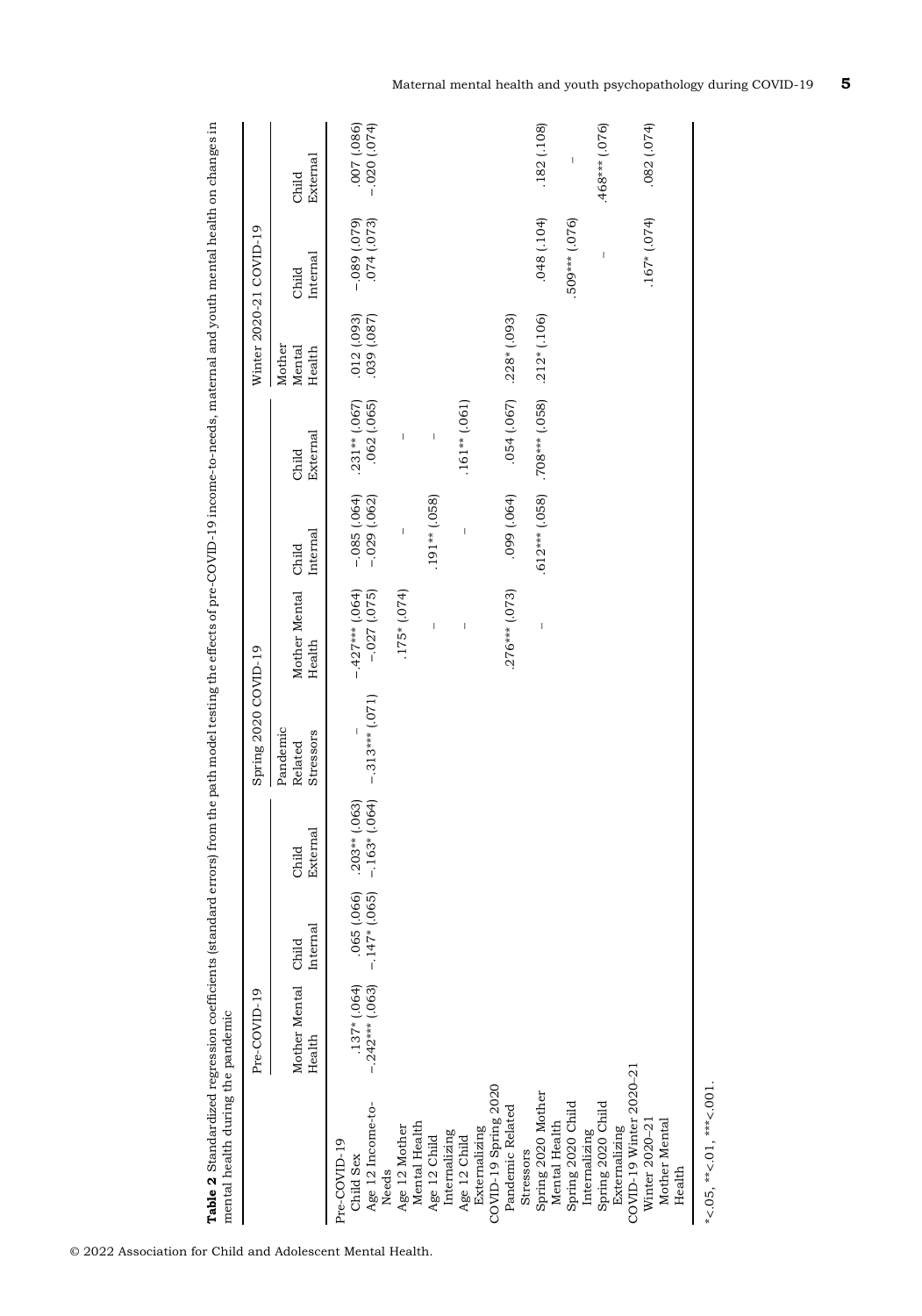internalizing (β = .086 SE = .028,  $p = .002$ ) and externalizing (β = .091 SE = .030,  $p = .002$ ) were also significant. Power to detect mediating effects was determined using Fritz and MacKinnon's (2007) simulation results. In this study, with 2 and 3 mediating steps of the effects of income-to-needs on youth adjustment, power estimates are not readily available. In order to use the available simulations, the effect of income-to-needs on pandemic-related stressors was considered the "a" path  $(\beta = -.313, \text{moderate})$ effect), and the joint effects of pandemic-related stressors on maternal mental health, and in turn, youth adjustment were calculated and treated as the "b" path ( $\beta$  = .09, small effect). Based on Fritz and MacKinnon (2007), we were not adequately powered to detect small mediating effects (e.g., a\*b where the "a" path is medium and the "b" path is small), which would require a sample size of ≥400, but we had sufficient power (.80) to detect medium indirect effects (e.g., a\*b where the "a" path was medium and the "b" path was half-way between small and medium), which would require a sample of  $\geq$ 125.

# **Discussion**

This study demonstrated that changes in maternal mental health from before COVID-19 to early in the pandemic, as well as changes in maternal mental health symptoms across several months of the pandemic, predicted changes in adolescent psychopathology. Further, maternal mental health accounted for the effects of family income and pandemic-related stressors on adolescent outcomes. Previous studies showed substantial increases in psychopathology in parents and youth during the COVID-19 pandemic (Racine, Eirich, et al., 2021; Racine, McArthur, et al., 2021). The results of this study elaborate on those findings by demonstrating the effects of a family context of stress and maternal mental health on changes adolescent psychopathology, providing information about which adolescents were likely to be more vulnerable to increased psychopathology. The results of this study indicate that adolescents whose families were lower in income before the pandemic experienced greater pandemic-related stressors, which in turn predicted greater maternal mental health symptoms. When mothers experienced greater symptoms related to COVID-19, adolescents were significantly more likely to show increases in psychopathology.

Consistent with prior research on disasters and community level stressors (e.g., Kerns et al., 2014; Kılıc¸ et al., 2011), parents' mental health in response to the pandemic was a substantial predictor of youth psychopathology during COVID-19 (e.g., Russell et al., 2021; Thompson et al., 2022). In this study, increases in mothers' anxiety and depression early in the pandemic predicted parallel changes in adolescent psychopathology and mediated the effects of pandemic-related stressors. Mothers showed

increases in mental health symptoms when they experienced a greater number of pandemic-related stressors. These effects were above the effects of prepandemic levels of family income and consistent with findings from other studies of the COVID pandemic (e.g., Westrupp et al., 2021). Interestingly, pandemicrelated stressors did not have direct effects on adolescent psychopathology when other family contextual factors were considered, but rather demonstrated significant indirect effects through maternal mental health. This study adds to the literature on adolescent mental health during COVID-19 by showing that maternal mental health changes were closely tied to changes in adolescent psychopathology. Further, prior research indicates that parental distress following a disaster predicts persistence of children's emotional and behavioral problems afterward (Swenson et al., 1996), suggesting that parental mental health symptoms following the COVID-19 pandemic could contribute to protracted symptoms for youth. This highlights the importance of supporting parental mental health to prevent psychopathology in youth (Miller et al., 2012). In particular, targeting youth mental health alone without also supporting parental mental health may be insufficient to mitigate the impact of the COVID-19 pandemic on long-term youth outcomes.

Adolescents in families who had lower prepandemic income demonstrated higher internalizing and externalizing prior to the pandemic, which were related to higher levels of symptoms at the start of the pandemic. Adolescents living in low income contexts and/or those who were already demonstrating higher levels of psychopathology prior to the pandemic were at greatest risk for adjustment problems during the pandemic and might be at greater risk for persistence of psychopathology emerging from the pandemic. Given the stability of low income or increased economic strain related to the pandemic (Gruber et al., 2020), it is likely that adolescents in lower income households would be more likely to demonstrate protracted symptom elevations after the pandemic. For example, following Hurricane Katrina, long-term health and mental health consequences were most severe for low-income mothers who experienced more hurricane-related stressors and loss, and who had fewer resources (Rhodes et al., 2010). In considering youth responses to disasters or prolonged stressors, attention to providing resources and mental health support to youth in lower-income families is critical to addressing the adverse impact of such events.

The results of this study highlight a cascading effect of low income on youth mental health during the pandemic, as evidenced by the significant indirect effect of pre-pandemic family income-to-needs ratio on youth internalizing and externalizing problems several months into the pandemic. The family economic context was associated with increased stressors during the pandemic, which prospectively predicted increases in maternal mental health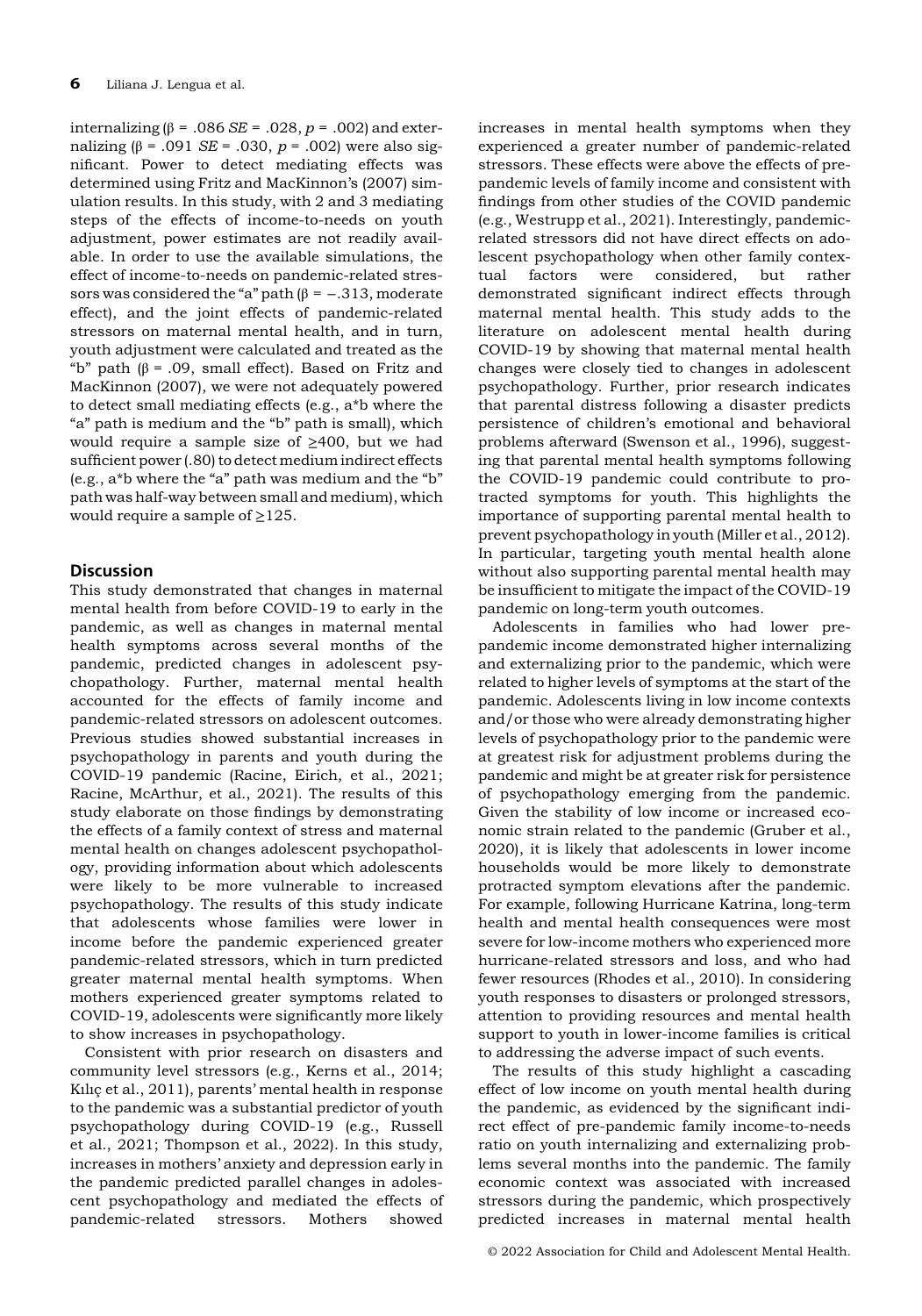symptoms, representing a cascading effect of prepandemic income and pandemic-related stressors on youth psychopathology. The implications of this are profound when considering that nearly one in six children in the United States, where this study was conducted, are living in poverty, and one in six children worldwide are living in extreme poverty (Silwal, Engilbertsdottir, Cuesta, Newhouse, & Stewart, 2020). Estimates indicate that 77% of families in low- and middle-income countries suffered economic losses, food insecurity, and inability to access medicine as a consequence of the pandemic (Josephson, Kilic, & Michler, 2021), making these children and families particularly vulnerable to mental health problems when community-level stressors or disasters strike. Supporting low-income families financially, materially, socially, and emotionally during disasters is critical for preventing persistent mental health problems in youth.

Strengths of this study included the longitudinal design which incorporated pre-pandemic measures as well as multiple assessments during the pandemic. In addition, measures were obtained from both parents and adolescents, reducing the likelihood that associations were accounted for by reporter bias. Several limitations are also noted. First, the overall sample responses to the COVID-19 survey were relatively low, with only 71% of the sample completing at least one of the surveys, although it appears that little bias was introduced by missing data. Additional limitations are the inclusion of only one parent respondent, and in particular, not being able to account for both maternal and paternal mental health in our models.

A critical future direction will be to continue to assess youth mental health in the aftermath of the COVID-19 pandemic to understand which youth exhibit protracted elevations in psychopathology. In addition to the effects of family income, prior symptoms, and parental mental health, family factors potentially relevant to adolescent responses to community level disasters to consider include family conflict, cohesion, and parenting. Family dysfunction has been observed in twice as many families following a disaster (McDermott & Cobham, 2012) and in the COVID-19 pandemic in particular (Calvano et al., 2021). In addition, evidence suggests that the quality of parenting practices following traumatic events mediate the relations of trauma and youth adjustment (Cobhan & McDermott, 2014) pointing to the potential importance of parenting during the pandemic.

# **Conclusions**

In the context of the COVID-19 pandemic, adolescent mental health was closely connected to maternal mental health. The results of this study imply that targeted intervention and prevention efforts in response to a disaster or community level stressor should consider factors that increase youth risk for psychopathology, including pre-existing contextual risk factors such as the family economic situation, along with stressors that arise in relation to the event. In particular, addressing parents' mental health in conjunction with direct support for adolescents' is critical to reducing youth psychopathology.

# Supporting information

Additional supporting information may be found online in the Supporting Information section at the end of the article:

Table S1. Within and across reporter correlations of adolescent, mother and combined reports of COVID-19 related stressors and mother and adolescent mental health.

Table S2. Standardized regression coefficients from the path model testing the effects of pre-COVID-19 incometo-needs, maternal, and youth mental health on changes in mental health during the pandemic using observed (listwise) data.

## Acknowledgements

This work was supported by the Bezos Family Foundation (to A.M.), National Institute of Mental Health (R01 MH106482 to K.A.M.) and National Institute of Child Health and Human. Development (R01 HD054465 to L.J.L.). The authors have declared that they have no competing or potential conflicts of interest.

## Correspondence

Liliana J. Lengua, Psychology Department, University of Washington, Box 351525, Seattle, Washington 98195-1525, USA; Email: liliana@uw.edu

# Key points

- The COVID-19 pandemic is associated with increases in both parental and youth mental health problems.
- Changes in maternal mental health in response to the pandemic predicted changes in youth psychopathology during the pandemic and mediated the effects of family income and pandemic-related stressors on psychopathology.
- Providing support for parents' mental health along with support for youth is critical to reducing the impact of community-level stressors like the COVID-19 pandemic on youth psychopathology.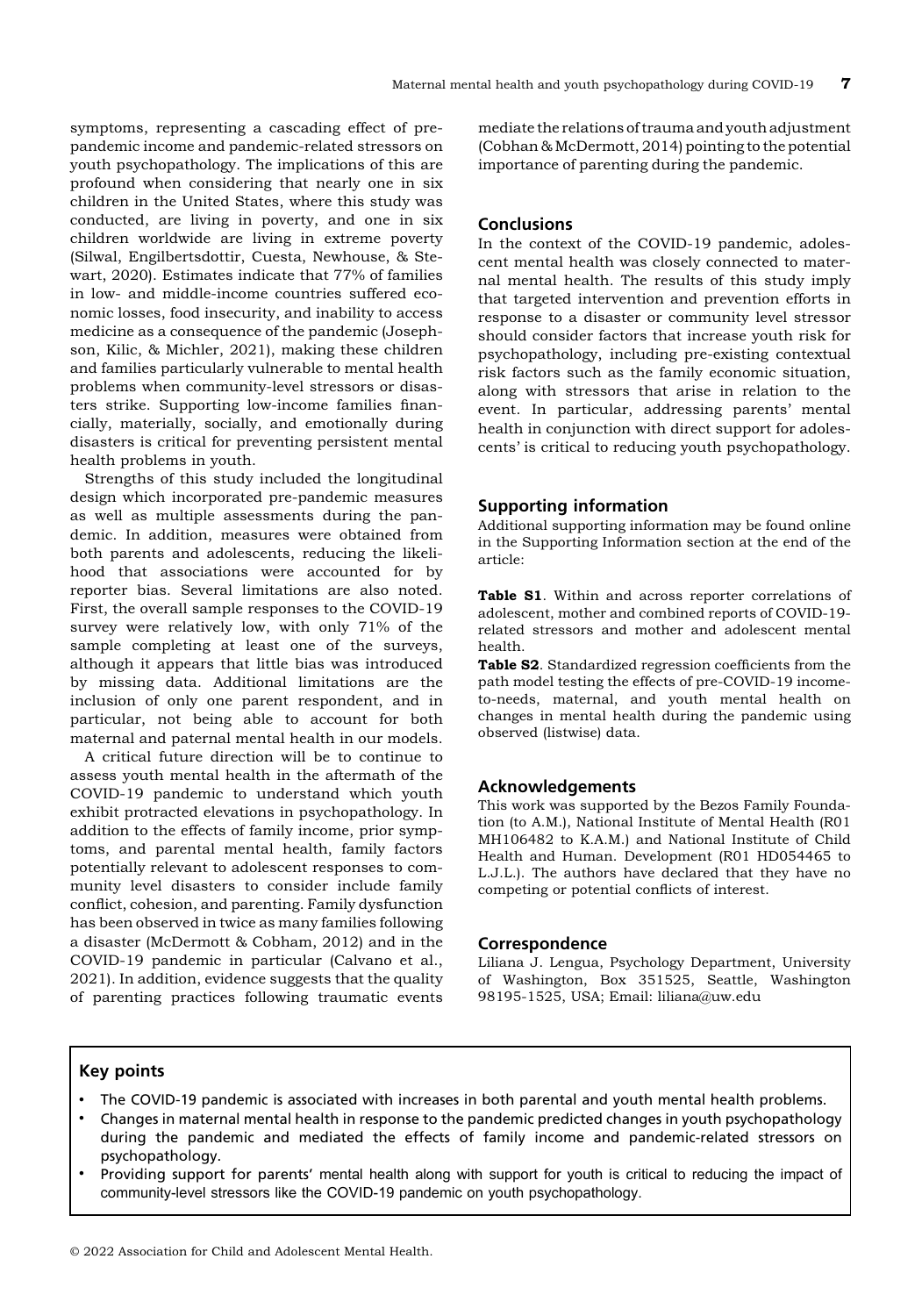## References

- Achenbach, T.M., & Rescorla, L.A. (2001). Manual for the ASEBA school-age forms & profiles. Burlington, VT: University of Vermont, Research Center for Children, Youth, & Families.
- Adler, N.E., & Ostrove, J.M. (1999). Socioeconomic status and health: What we know and what we don't. Annals of the New York Academy of Sciences, 896, 3–15.
- Bryson, H., Mensah, F., Price, A., Gold, L., Mudiyanselage, S.B., Kenny, B., ... & Goldfeld, S. (2021). Clinical, financial and social impacts of COVID-19 and their associations with mental health for mothers and children experiencing adversity in Australia. PLoS One, 16, e0257357.
- Calvano, C., Engelke, L., Di Bella, J., Kindermann, J., Renneberg, B., & Winter, S.M. (2021). Families in the COVID-19 pandemic: Parental stress, parent mental health and the occurrence of adverse childhood experiences results of a representative survey in Germany. European Child & Adolescent Psychiatry, 1–13.
- Cameron, E.E., Joyce, K.M., Delaquis, C.P., Reynolds, K., Protudjer, J.L.P., & Roos, L.E. (2020). Maternal psychological distress & mental health service use during the COVID-19 pandemic. Journal of Affective Disorders, 276, 765–774.
- Carroll, N., Sadowski, A., Laila, A., Hruska, V., Nixon, M., Ma, D.W., & Haines, J. (2020). The impact of COVID-19 on health behavior, stress, financial and food security among middle to high income Canadian families with young children. Nutrients, 12, 2352.
- Cobham, V.E., & McDermott, B. (2014). Perceived parenting change and child posttraumatic stress following a natural disaster. Journal of Child and Adolescent Psychopharmacology, 24(1), 18–23.
- Collins, L.M., Schafer, J.L., & Kam, C.-M. (2001). A comparison of inclusive and restrictive strategies in modern missing data procedures. Psychological Methods, 6(4), 330–351. <https://doi.org/10.1037/1082-989X.6.4.330>
- Dickey, W.C., & Blumberg, S.J. (2004). Revisiting the factor structure of the Strengths and Difficulties Questionnaire: United States, 2001. Journal of the American Academy of Child and Adolescent Psychiatry, 43, 1159–1167.
- Dong, Y., & Peng, C.Y.J. (2013). Principled missing data methods for researchers. SpringerPlus, 2, 1–17.
- Enders, C.K., & Bandalos, D.L. (2001). The relative performance of full information maximum likelihood estimation for missing data in structural equation models. Structural Equation Modeling, 8(3), 430–457.
- Fancourt, D., Steptoe, A., & Bu, F. (2021). Trajectories of anxiety and depressive symptoms during enforced isolation due to COVID-19 in England: A longitudinal observational study. The Lancet Psychiatry, 8, 141–149.
- Fegert, J.M., Vitiello, B., Plener, P.L., & Clemens, V. (2020). Challenges and burden of the Coronavirus 2019 (COVID-19) pandemic for child and adolescent mental health: A narrative review to highlight clinical and research needs in the acute phase and the long return to normality. Child and Adolescent Psychiatry and Mental Health, 14, 1–11.
- Fritz, M.S., & Mackinnon, D.P. (2007). Required sample size to detect the mediated effect. Psychological Science, 18, 233–239.
- Gadermann, A.C., Thomson, K.C., Richardson, C.G., Gagné, M., McAuliffe, C., Hirani, S., & Jenkins, E. (2021). Examining the impacts of the COVID-19 pandemic on family mental health in Canada: Findings from a national cross-sectional study. British Medical Journal Open, 11, e042871.
- Gassman-Pines, A., Ananat, E.O., & Fitz-Henley, J. (2020). COVID-19 and parent-child psychological well-being. Pediatrics, 146, e2020007294.
- Goodman, A., Lamping, D.L., & Ploubidis, G.B. (2010). When to use broader internalising and externalising subscales instead of the hypothesised five subscales on the Strengths and Difficulties Questionnaire (SDQ): Data from British

parents, teachers and children. Journal of Abnormal Child Psychology, 38, 1179–1191.

- Goodman, R. (2001). Psychometric properties of the Strengths and Difficulties Questionnaire. Journal of the American Academy of Child and Adolescent Psychiatry, 40, 1337– 1345.
- Goodman, R., & Scott, S. (1999). Comparing the Strengths and Difficulties Questionnaire and the Child Behavior Checklist: Is small beautiful? Journal of Abnormal Child Psychology, 27, 17–24.
- Goodman, S.H., Rouse, M.H., Connell, A.M., Broth, M.R., Hall, C.M., & Heyward, D. (2011). Maternal depression and child psychopathology: A meta-analytic review. Clinical Child and Family Psychology Review, 14, 1–27.
- Green, B.L., Korol, M., Grace, M.C., Vary, M.G., Leonard, A.C., Gleser, G.C., & Smith-Cohen, S. (1991). Children and disaster: Age, gender, and parental effects on PTSD symptoms. Journal of the American Academy of Child and Adolescent Psychiatry, 30, 945–951.
- Gruber, J., Prinstein, M.J., Clark, L.A., Rottenberg, J., Abramowitz, J.S., Albano, A.M., ... & Forbes, E.E. (2020). Mental health and clinical psychological science in the time of COVID-19: Challenges, opportunities, and a call to action. American Psychologist, 76, 409–426.
- Josephson, A., Kilic, T., & Michler, J.D. (2021). Socioeconomic impacts of COVID-19 in low-income countries. Nature Human Behaviour, 5, 557–565.
- Juth, V., Silver, R.C., Seyle, D.C., Widyatmoko, C.S., & Tan, E.T. (2015). Post-disaster mental health among parent–child dyads after a major earthquake in Indonesia. Journal of Abnormal Child Psychology, 43, 1309–1318.
- Kerns, C.E., Elkins, R.M., Carpenter, A.L., Chou, T., Green, J.G., & Comer, J.S. (2014). Caregiver distress, shared traumatic exposure, and child adjustment among area youth following the 2013 Boston Marathon bombing. Journal of Affective Disorders, 167, 50–55.
- Kılıç, C., Kılıç, E.Z., & Aydın, İ.O. (2011). Effect of relocation and parental psychopathology on earthquake survivorchildren's mental health. The Journal of Nervous and Mental Disease, 199, 335–341.
- Kroenke, K., Spitzer, R.L., & Williams, J.B.W. (2001). The PHQ-9. Journal of General Internal Medicine, 16, 606–613.
- Magson, N.R., Freeman, J.Y., Rapee, R.M., Richardson, C.E., Oar, E.L., & Fardouly, J. (2021). Risk and protective factors for prospective changes in adolescent mental health during the COVID-19 pandemic. Journal of Youth and Adolescence, 50, 44–57.
- McDermott, B.M., & Cobham, V.E. (2012). Family functioning in the aftermath of a natural disaster. BMC psychiatry, 12  $(1), 1-7.$
- Miller, P.A., Roberts, N.A., Zamora, A.D., Weber, D.J., Burleson, M.H., Robles, E., & Tinsley, B.J. (2012). Families coping with natural disasters: Lessons from wildfires and tornados. Qualitative Research in Psychology, 9, 314–336.
- Norris, F.H., Friedman, M.J., Watson, P.J., Byrne, C.M., Diaz, E., & Kaniasty, K. (2002). 60,000 disaster victims speak: Part I. An empirical review of the empirical literature, 1981– 2001. Psychiatry, 65, 207–239.
- Pakenham, K.I., Landi, G., Boccolini, G., Furlani, A., Grandi, S., & Tossani, E. (2020). The moderating roles of psychological flexibility and inflexibility on the mental health impacts of COVID-19 pandemic and lockdown in Italy. Journal of Contextual Behavioral Science, 17, 109–118.
- Patrick, S.W., Henkhaus, L.E., Zickafoose, J.S., Lovell, K., Halvorson, A., Loch, S., ... & Davis, M.M. (2020). Well-being of parents and children during the COVID-19 pandemic: A national survey. Pediatrics, 146, e2020016824.
- Pelham, W.E., III, West, S.G., Lemery-Chalfant, K., Goodman, S.H., Wilson, M.N., Dishion, T.J., & Shaw, D.S. (2020). Depression in mothers and the externalizing and